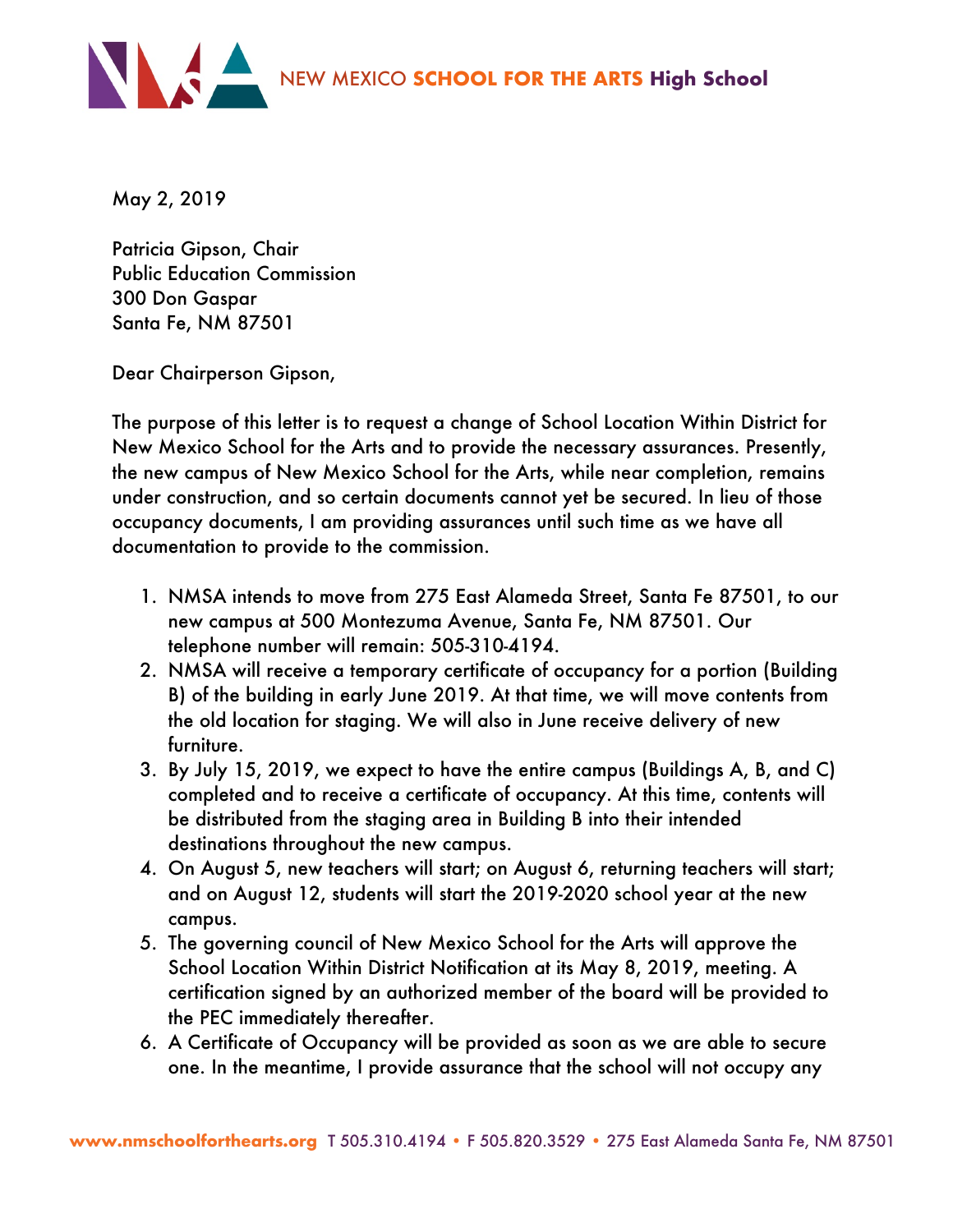

## **School Location Within District Notification Form**

The Charter Contract, was entered into by and between the New Mexico Public Education Commission, and New Mexico School for the Arts, effective the first of July, 2019. New Mexico School for the Arts was approved for a five-year Charter Contract.

New Mexico School for the Arts requests consideration from the Public Education Commission (PEC) to change the terms of its Contract as follows:

**Charter Contract currently states:** 

**SCHOOL NAME: New Mexico School for the Arts** 

ORIGINAL ADDRESS: 275 East Alameda Street, Santa Fe, NM 87501

Phone: 505-310-4194; Fax: 505-820-3529

**AUTHORIZED GRADE LEVELS: 9-12** 

Notifies the Public Education Commission, Section of the school's contract shall state beginning on:

**EFFECTIVE DATE OF CHANGE: July 1, 2019** 

**SCHOOL NAME: New Mexico School for the Arts** 

NEW PHYSICAL ADDRESS: 500 Montezuma Avenue, Santa Fe, NM 87501

Phone: 505-310-4194; Fax: 505-820-3529

**AUTHORIZED GRADE LEVELS: 9-12** 

Identify the new address at which the school will be operating, including the street address, city, state, and zip code.

New Mexico School for the Arts's School Location within District Notification is hereby submitted by, Eric Crites, on May 9, 2019, and affirms the school meets the following eligibility criteria:

 $\boxtimes$  Notification must be submitted and approved by the PEC prior to the physical move; and

 $\boxtimes$  The school's governing board is in compliance with all reporting requirements (board will approve the School Location Within District Notification request at its May 8, 2019, meeting).

**Charter School Representative Signature** 

 $5 - 3 - 2019$ 

New Mexico School for the Arts's School Location within District Notification was:

 $\Box$  Approved  $\Box$  Denied

**Chair, Public Education Commission**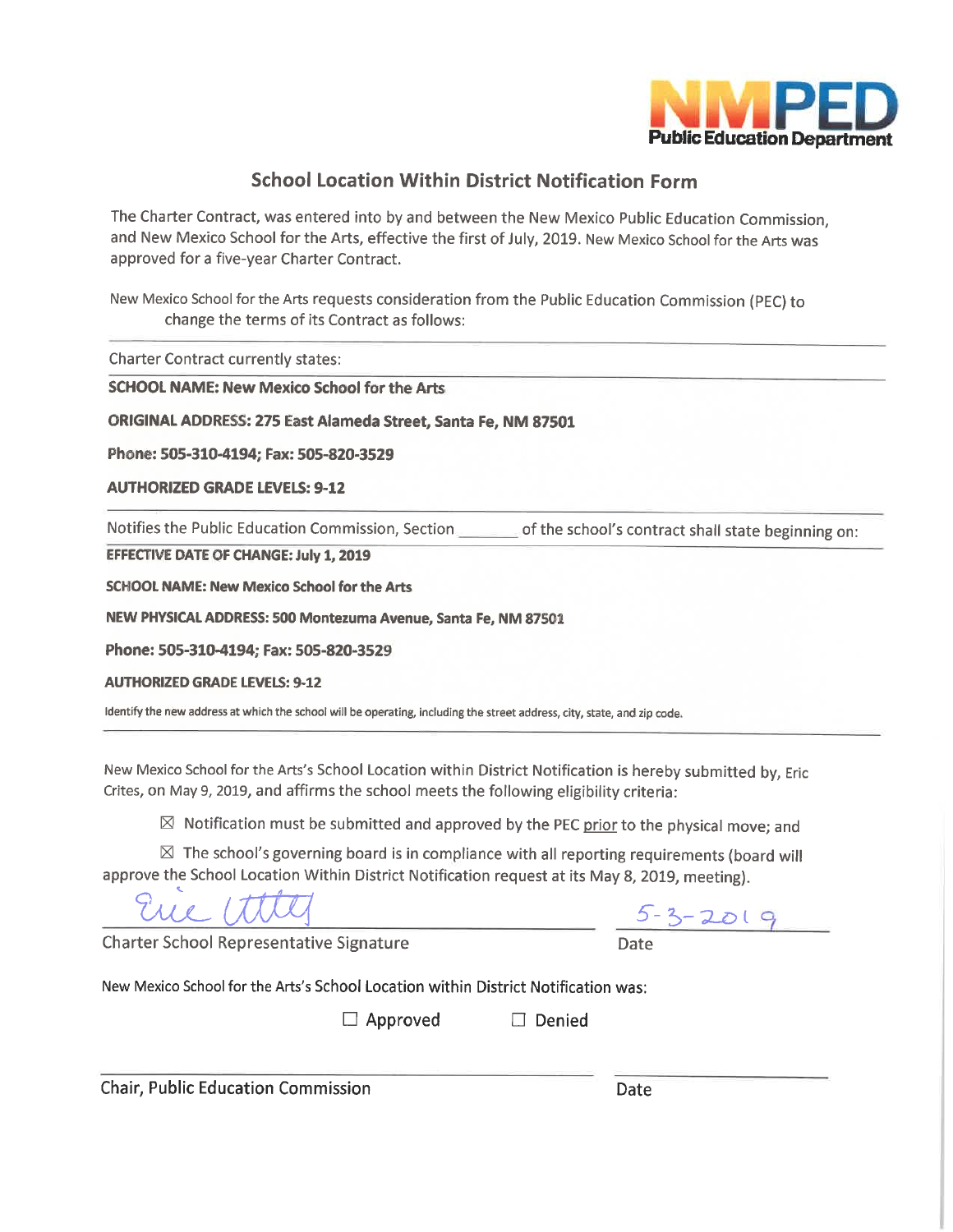space until the school possesses a Certificate of Occupancy, which we will provide immediately to the PEC.

- 7. An NMCI letter from PSFA will be provided as soon as we are able to secure one. In the meantime, I provide assurance that the school will not occupy the new campus, except for staging boxes/new furniture in Building B, until the school possesses an NMCI letter from PSFA, which we will provide immediately to the PEC.
- 8. Documentation of the capacity load is attached.
- 9. An executed lease will be provided to the PEC by May 15, 2019. In the meantime, I provide assurance that the school will not occupy any space that does not meet the ownership and leasing requirements of Section 22-8B-4.2 NMSA 1978 and the school will not occupy the facility until a copy of the fully executed lease has been provided to the PEC.
- 10. The school's current evidence of liability insurance is attached. The school will provide evidence of liability at the new campus as soon as it is available and before the school occupies the new building.
- 11. Rationale for moving the school to a new location: The current location at 275 E. Alameda Street does not serve the school's needs in providing mastery arts education. The new campus will have purpose-built spaces for visual arts, dance, theatre, music, and creative writing instruction, along with appropriate facilities for a rigorous academic program leading to a New Mexico Diploma of Excellence. Additionally, we are currently unable to meet the maximum enrollment allowed by our charter contract, 300 students, because the old facility can only accommodate 220 students. In the future, we intend to request an amendment to our charter enrollment cap to allow us to enroll students beyond 300. The new campus has been constructed by the nonprofit New Mexico School for the Arts-Art Institute. New Mexico School for the Arts (charter school) intends to lease the new campus from the Art Institute, with the intent of moving into a lease-purchase agreement as soon as possible.
- 12. Number of students displaced by the move: No students will be displaced by the move; therefore, no support in identifying other educational options or enrolling in other schools is necessary. In fact, our new location is closer than our old location to the transportation hubs (RailRunner, regional commuter bus stops) that allow us to serve commuting students from throughout the region.
- 13. There has been extensive communication about the planned move within the school community, including with students, families, and staff. A web site exists to update members of the community: https://www.buildnmsa.org/. Additionally, there have been articles written in the *Santa Fe New Mexican* and the *Albuquerque Journal* about the new campus: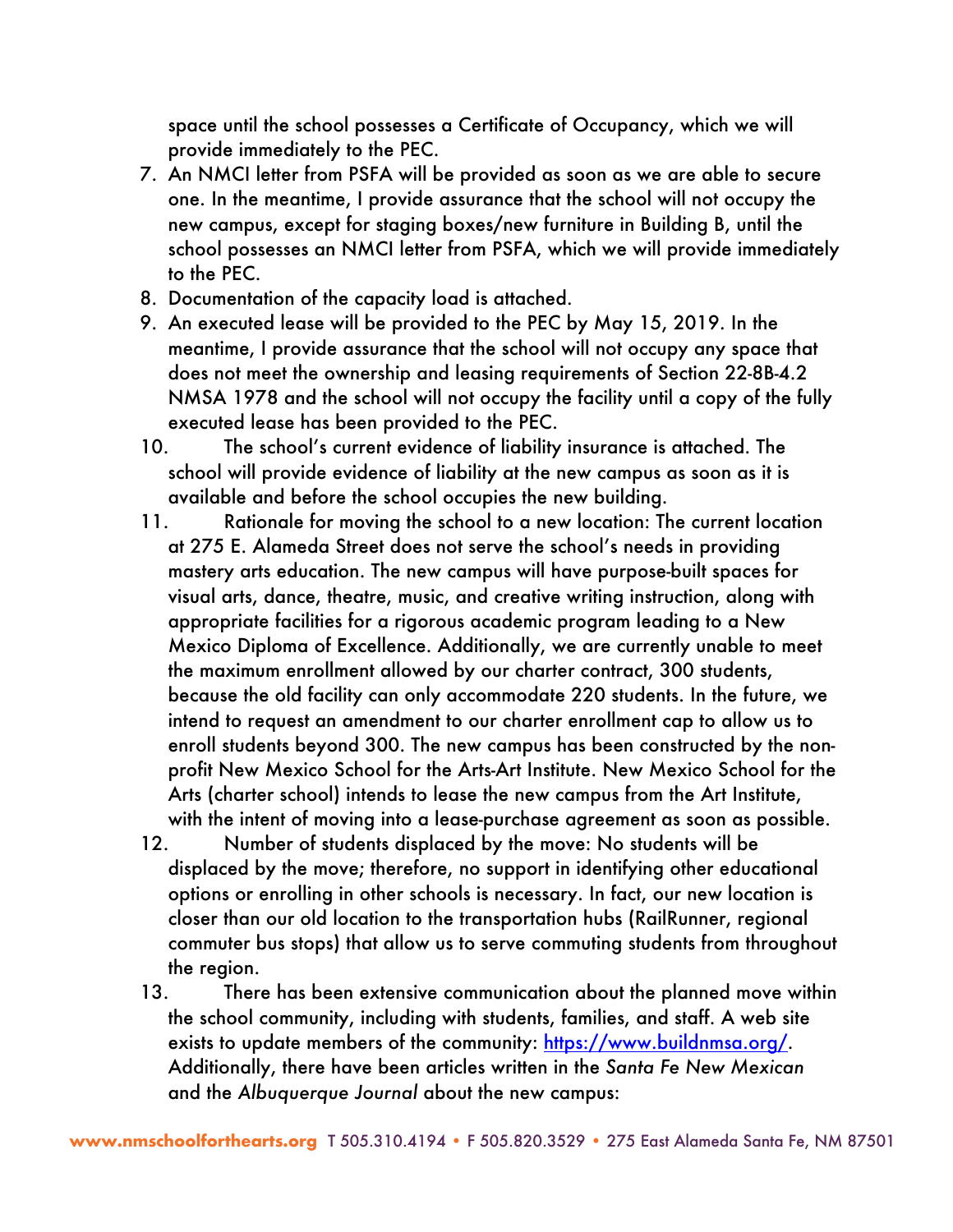https://www.abqjournal.com/1147023/nm-school-for-the-arts-breaks-groundon-new-campus.html

https://www.santafenewmexican.com/pasatiempo/columns/art\_of\_space/san busco-goes-to-art-school-a--year-old-building/article\_979f7fe1-1e57-5625-9b4bd8d7a8e6f9f0.html

Please do not hesitate to contact me with any questions: ecrites@nmschoolforthearts.org; 505-310-4194 x108.

Sincerely,<br>Edic Cutters

Eric Crites, Head of School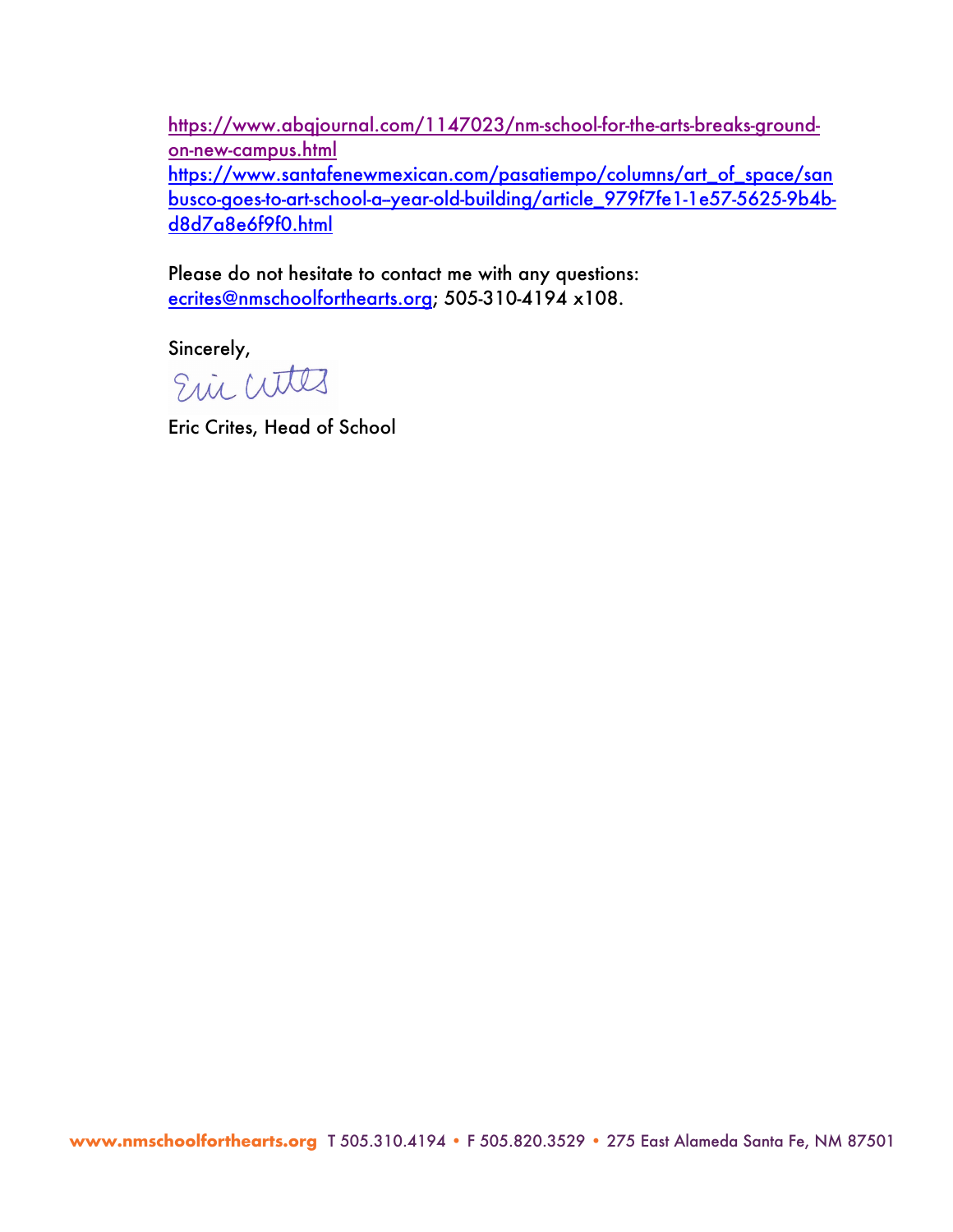

## **CERTIFICATE OF LIABILITY INSURANCE**

04/01/2019

| THIS CERTIFICATE IS ISSUED AS A MATTER OF INFORMATION ONLY AND CONFERS NO RIGHTS UPON THE CERTIFICATE HOLDER. THIS<br>CERTIFICATE DOES NOT AFFIRMATIVELY OR NEGATIVELY AMEND, EXTEND OR ALTER THE COVERAGE AFFORDED BY THE POLICIES<br>BELOW. THIS CERTIFICATE OF INSURANCE DOES NOT CONSTITUTE A CONTRACT BETWEEN THE ISSUING INSURER(S), AUTHORIZED<br><b>REPRESENTATIVE OR PRODUCER, AND THE CERTIFICATE HOLDER.</b>                                                                                                                                          |                                                                |  |
|------------------------------------------------------------------------------------------------------------------------------------------------------------------------------------------------------------------------------------------------------------------------------------------------------------------------------------------------------------------------------------------------------------------------------------------------------------------------------------------------------------------------------------------------------------------|----------------------------------------------------------------|--|
| IMPORTANT: If the certificate holder is an ADDITIONAL INSURED, the policy(ies) must have ADDITIONAL INSURED provisions or be endorsed.<br>If SUBROGATION IS WAIVED, subject to the terms and conditions of the policy, certain policies may require an endorsement. A statement on                                                                                                                                                                                                                                                                               |                                                                |  |
| this certificate does not confer rights to the certificate holder in lieu of such endorsement(s).<br><b>CONTACT</b>                                                                                                                                                                                                                                                                                                                                                                                                                                              |                                                                |  |
| <b>Risk Services</b><br><b>PRODUCER</b><br>NAME:<br><b>FAX</b>                                                                                                                                                                                                                                                                                                                                                                                                                                                                                                   |                                                                |  |
| PHONE<br>(A/C, No, Ext):<br>Poms & Associates Insurance Brokers<br>(800) 578-8802<br>(A/C, No):<br>E-MAIL                                                                                                                                                                                                                                                                                                                                                                                                                                                        | (818) 449-9449                                                 |  |
| CA License #0814733<br>rservices@pomsassoc.com<br><b>ADDRESS:</b>                                                                                                                                                                                                                                                                                                                                                                                                                                                                                                |                                                                |  |
| 5700 Canoga Ave. #400<br>INSURER(S) AFFORDING COVERAGE                                                                                                                                                                                                                                                                                                                                                                                                                                                                                                           | <b>NAIC#</b>                                                   |  |
| <b>Woodland Hills</b><br>CA 91367<br>New Mexico Public Schools Insurance Authority<br><b>INSURER A:</b>                                                                                                                                                                                                                                                                                                                                                                                                                                                          | N/A                                                            |  |
| <b>INSURED</b><br><b>INSURER B:</b>                                                                                                                                                                                                                                                                                                                                                                                                                                                                                                                              |                                                                |  |
| New Mexico Public Schools Insurance Authority<br><b>INSURER C:</b>                                                                                                                                                                                                                                                                                                                                                                                                                                                                                               |                                                                |  |
| Member: NM School for the Arts<br><b>INSURER D:</b>                                                                                                                                                                                                                                                                                                                                                                                                                                                                                                              |                                                                |  |
| 410 Old Taos Highway<br><b>INSURER E:</b>                                                                                                                                                                                                                                                                                                                                                                                                                                                                                                                        |                                                                |  |
| Santa Fe<br>NM 87501<br><b>INSURER F:</b>                                                                                                                                                                                                                                                                                                                                                                                                                                                                                                                        |                                                                |  |
| NM School for Arts<br><b>COVERAGES</b><br><b>CERTIFICATE NUMBER:</b><br><b>REVISION NUMBER:</b>                                                                                                                                                                                                                                                                                                                                                                                                                                                                  |                                                                |  |
| THIS IS TO CERTIFY THAT THE POLICIES OF INSURANCE LISTED BELOW HAVE BEEN ISSUED TO THE INSURED NAMED ABOVE FOR THE POLICY PERIOD<br>INDICATED. NOTWITHSTANDING ANY REQUIREMENT, TERM OR CONDITION OF ANY CONTRACT OR OTHER DOCUMENT WITH RESPECT TO WHICH THIS<br>CERTIFICATE MAY BE ISSUED OR MAY PERTAIN, THE INSURANCE AFFORDED BY THE POLICIES DESCRIBED HEREIN IS SUBJECT TO ALL THE TERMS,<br>EXCLUSIONS AND CONDITIONS OF SUCH POLICIES. LIMITS SHOWN MAY HAVE BEEN REDUCED BY PAID CLAIMS.<br><b>ADDL</b> SUBR<br><b>POLICY EFF</b><br><b>POLICY EXP</b> |                                                                |  |
| <b>INSR</b><br>LTR<br><b>TYPE OF INSURANCE</b><br><b>LIMITS</b><br>INSD WVD<br><b>POLICY NUMBER</b><br>(MM/DD/YYYY)<br>(MM/DD/YYYY)                                                                                                                                                                                                                                                                                                                                                                                                                              |                                                                |  |
| <b>Tort Limit</b><br><b>COMMERCIAL GENERAL LIABILITY</b><br>$\mathbf{s}$<br>EACH OCCURRENCE<br>DAMAGE TO RENTED<br>CLAIMS-MADE $ \mathsf{X} $ occur<br><b>Tort Limit</b><br>PREMISES (Ea occurrence)                                                                                                                                                                                                                                                                                                                                                             |                                                                |  |
| <b>Owners Contractors</b><br><b>Tort Limit</b><br>X<br>$\mathfrak{L}$<br>MED EXP (Any one person)                                                                                                                                                                                                                                                                                                                                                                                                                                                                |                                                                |  |
| <b>Protective Liability</b><br>Α<br><b>MOC NO. L0021</b><br>07/01/2018<br>07/01/2019<br><b>Tort Limit</b><br>$$\mathbb{S}$$<br>PERSONAL & ADV INJURY                                                                                                                                                                                                                                                                                                                                                                                                             |                                                                |  |
| <b>Tort Limit</b><br>$\mathbb{S}$<br>GEN'L AGGREGATE LIMIT APPLIES PER:<br>GENERAL AGGREGATE                                                                                                                                                                                                                                                                                                                                                                                                                                                                     |                                                                |  |
| PRO-<br>JECT<br><b>Tort Limit</b><br>$\mathbb{S}$<br><b>POLICY</b><br>LOC<br>PRODUCTS - COMP/OP AGG                                                                                                                                                                                                                                                                                                                                                                                                                                                              |                                                                |  |
| <b>MAXIMUM LIABILITY</b><br>\$1,050,000<br>OTHER:                                                                                                                                                                                                                                                                                                                                                                                                                                                                                                                |                                                                |  |
| <b>COMBINED SINGLE LIMIT</b><br>\$<br><b>AUTOMOBILE LIABILITY</b><br>(Ea accident)                                                                                                                                                                                                                                                                                                                                                                                                                                                                               |                                                                |  |
| ANY AUTO<br>\$<br>BODILY INJURY (Per person)                                                                                                                                                                                                                                                                                                                                                                                                                                                                                                                     |                                                                |  |
| SCHEDULED<br>OWNED<br>\$<br>BODILY INJURY (Per accident)<br><b>AUTOS ONLY</b><br>AUTOS                                                                                                                                                                                                                                                                                                                                                                                                                                                                           |                                                                |  |
| PROPERTY DAMAGE<br>HIRED<br>NON-OWNED<br>\$<br>(Per accident)<br><b>AUTOS ONLY</b><br><b>AUTOS ONLY</b>                                                                                                                                                                                                                                                                                                                                                                                                                                                          |                                                                |  |
| \$                                                                                                                                                                                                                                                                                                                                                                                                                                                                                                                                                               |                                                                |  |
| <b>UMBRELLA LIAB</b><br><b>OCCUR</b><br>EACH OCCURRENCE<br>\$                                                                                                                                                                                                                                                                                                                                                                                                                                                                                                    |                                                                |  |
| <b>EXCESS LIAB</b><br>\$<br>CLAIMS-MADE<br>AGGREGATE                                                                                                                                                                                                                                                                                                                                                                                                                                                                                                             |                                                                |  |
| \$<br>DED<br><b>RETENTION \$</b>                                                                                                                                                                                                                                                                                                                                                                                                                                                                                                                                 |                                                                |  |
| OTH-<br><b>WORKERS COMPENSATION</b><br>PER<br>STATUTE<br>ER                                                                                                                                                                                                                                                                                                                                                                                                                                                                                                      |                                                                |  |
| AND EMPLOYERS' LIABILITY<br>Y/N<br>ANY PROPRIETOR/PARTNER/EXECUTIVE<br>\$<br>E.L. EACH ACCIDENT<br>N/A                                                                                                                                                                                                                                                                                                                                                                                                                                                           |                                                                |  |
| OFFICER/MEMBER EXCLUDED?<br>(Mandatory in NH)<br>\$<br>E.L. DISEASE - EA EMPLOYEE                                                                                                                                                                                                                                                                                                                                                                                                                                                                                |                                                                |  |
| If yes, describe under<br>DESCRIPTION OF OPERATIONS below<br>\$<br>E.L. DISEASE - POLICY LIMIT                                                                                                                                                                                                                                                                                                                                                                                                                                                                   |                                                                |  |
|                                                                                                                                                                                                                                                                                                                                                                                                                                                                                                                                                                  |                                                                |  |
| DESCRIPTION OF OPERATIONS / LOCATIONS / VEHICLES (ACORD 101, Additional Remarks Schedule, may be attached if more space is required)<br>Self-Insured Retention for Liability is \$750,000. See attached New Mexico Tort Claims Act Section<br>41-4-19: Maximum Liability Summary.<br>Evidence of Coverage.                                                                                                                                                                                                                                                       |                                                                |  |
|                                                                                                                                                                                                                                                                                                                                                                                                                                                                                                                                                                  |                                                                |  |
| <b>CERTIFICATE HOLDER</b><br><b>CANCELLATION</b>                                                                                                                                                                                                                                                                                                                                                                                                                                                                                                                 |                                                                |  |
| THE EXPIRATION DATE THEREOF, NOTICE WILL BE DELIVERED IN<br><b>ACCORDANCE WITH THE POLICY PROVISIONS.</b><br>City of Santa Fe<br>200 Lincoln Ave<br><b>AUTHORIZED REPRESENTATIVE</b>                                                                                                                                                                                                                                                                                                                                                                             | SHOULD ANY OF THE ABOVE DESCRIBED POLICIES BE CANCELLED BEFORE |  |
|                                                                                                                                                                                                                                                                                                                                                                                                                                                                                                                                                                  |                                                                |  |
| Santa Fe<br>NM 87501<br>© 1988-2015 ACORD CORPORATION. All rights reserved.                                                                                                                                                                                                                                                                                                                                                                                                                                                                                      |                                                                |  |

**The ACORD name and logo are registered marks of ACORD**